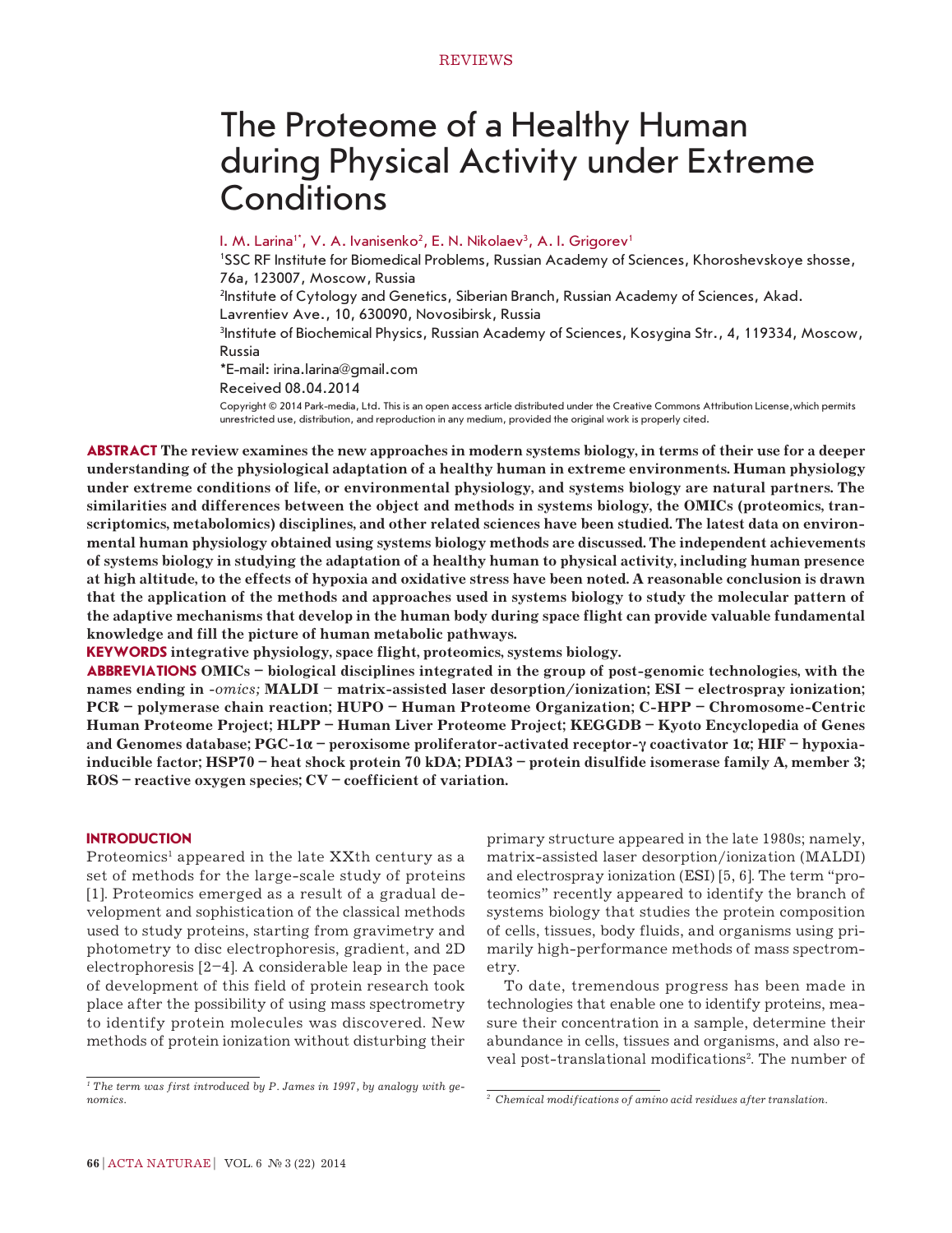peptides and proteins that can be identified and quantified has been steadily increasing (www.SwissProt. com).

Yet, despite the impressive achievements in implementing mass spectrometry technologies in experimental biology, the results obtained using proteomic methods have had a lesser impact on medicine than those obtained with genomic research. In our opinion, this is mainly because proteomic problems are more complicated due to the lack of methods for the amplification of protein molecules similar to PCR, and also because of the fact that the amount of proteins is much greater than that of genes (by many orders of magnitude). There are also some other complicated reasons. No doubt, such a gap between theory and practical application impedes the rate at which such discoveries as the revealing of genetic functions etc. are implemented into practical knowledge and used in clinical medicine.

# **development of proteomics: achievements and complications**

The status of post-genome OMICs<sup>1</sup>, including proteomics, has been summarized in detail in numerous reviews [7–13]. Thus, Lander [10] noted that the decade of the post-genomic era has been characterized by intensive accumulation and cataloging of data on full sets of cellular components as a result of the intensive development of the global study of the structures of genomes, proteomes, transcriptomes, metabolomes and other "-omes." However, the existing gap between structural success and functional implementation – understanding the functions that characterize the vital activities and the disorders in pathological conditions – devalue such discoveries. The functional analysis remains critical today for advancing towards practical application [10]. This statement has also been supported by Alberts [8].

As for proteomics, Bensimon *et al*. [7] emphasize four reasons for the lag in practical implementation (these reasons are of conceptual and technical nature). First of all, many scientists find mass spectrometry technologies to be quite complicated and requiring expensive equipment that needs constant improvement. The same can be attributed to genomics and its high-performance technologies, but the process of obtaining results using a proteomic analysis is nonlinear and it utilizes several different protocols; therefore, proteomic methods in reality appear to be objectively more complex. In summary, one can conclude that the progress achieved in proteomics is closely related to the improvement in mass spectrometry methods and increasing the accessibility to mass spectrometrybased instruments of proteomics for the wide range of scientists involved in the field of proteomics and the adjacent fields. Indeed, an analysis of the published data shows that a significant portion of high-quality results in the field of proteomics are generated by a relatively small number of laboratories. It has been noted [7] that, nowadays, from 7,000 to 10,000 human proteins can be reliably identified, and this without taking into account major proteins (present at high concentrations in samples).

When the analysis of cell line proteomes became possible, such an approach drew the attention of many researchers. However, the studies identified only approximately 100 high-abundance proteins [14–17].

Second, the studies that use high-performance methods of mass spectrometry conducted in order to identify markers show no significant advantages in the case of hypothesis-driven research, which remains the major method in life sciences. The repeating cycles of experiments with the generation and testing of hypotheses using proteomic data sets do not allow one to arrive at the expected benefit at the initial stage of the discovery of markers.

Third, it has become generally accepted that the cataloging of proteins in a sample or the predicting of their potential synthesis from a gene located on a specific chromosome (which is the main goal of the initiative of the Chromosome-Centric Human Proteome Project (C-HPP) by HUPO) are needed at the current stage but are insufficient for a biological understanding of the physical and functional interaction between proteins under conditions of dynamic molecular networks, where identifying the function of specific proteins is as important as determining the structure and function of individual proteins [2, 10, 17]. The understanding that biological processes should be studied using the dynamic networks of interacting molecules and changes in the network structure or topology determine the phenotype and underlies the new field of systems biology currently under development [7].

Fourth, the technical limitations of mass spectrometry (as the main "breakthrough" tool in proteomics) in terms of the data integrity and reproducibility of peptide identification and the protein correspondence decreases the value of the results of comparing the proteomic data obtained by various researchers and laboratories. As a result, specialized mass spectrometry teams generate large, high-quality datasets that are difficult or simply impossible to interpret and apply today, while the overwhelming majority of researchers in the field of life sciences perform analyses of small sets

*<sup>1</sup> OMICs – collective name of proteomics, transcriptomics, peptidomics, metabolomics and other post-genomic disciplines.*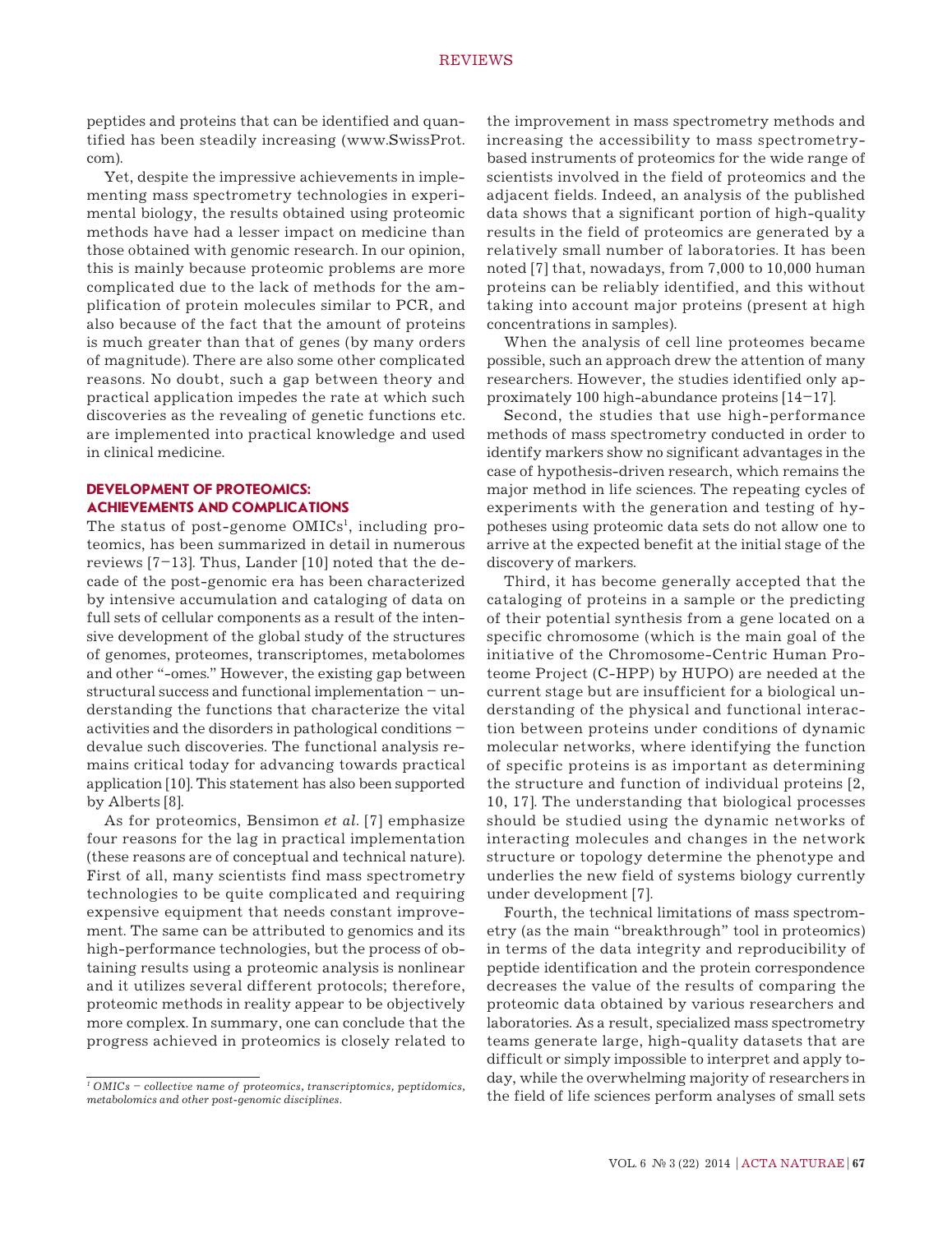of proteins using methods that were developed decades ago (e.g., Western blot [18] and enzyme-linked immunosorbent assay).

It is important to mention that the number of human proteins predicted using the genomic sequence and identified experimentally increases but not at such an impressive rate as it has been predicted. For example, 11 years of HLPP (Human Liver Protein Project) studies led to the discovery of 12,168 proteins of the hepatic tissue and organelles from four main types of the hepatic tissue, and the number is expected to reach 13,000 by 2015 [19]. Currently, a total of 20,128 nucleotide sequences encoding proteins in the human genome, among which the existence of 15,646 proteins has been experimentally confirmed (75%, assuming that 1 gene  $=$  1 protein), have been found  $[20,$ 21]. The existence of the so-called "missing proteins," as well as the degree of uncertainty arising from the lack of a strict correspondence between the number of genes and proteins and other, already known, molecular biological principles complicate the study of the human proteome.

The proteins in the organism do not function alone. They form multiprotein complexes on the one hand and complex functional and dynamic networks on the other hand [22–25]. The organization into functional modules demonstrates the complexity and diversity of the proteome at the subcellular, cellular, and tissue levels. Understanding the organization and function of protein networks, which describe the molecular mechanisms of biological processes, is necessary to clarify the regulation (and maintenance) of the degree of health and reserves, and well as the development of human diseases (oncologic, neurodegenerative, cardiovascular ones, etc.). The study of protein interactions, including their association with non-protein molecules, and analysis of the protein networks formed by protein–protein interactions are important tools for the diagnosis, determination of disease pathogenesis, and search for molecular targets for therapeutic interventions [26, 27].

In addition, since most eukaryotic proteins are multimodular and polyfunctional [28–30], a protein acquires the ability to accomplish a range of different functions participating in various pathways. In these circumstances, eukaryotic protein networks usually interfere with each other [22, 31–33]. The tasks of evaluating the interaction between the molecular components of a biological system and the integration of such information into systems of networks and pathways that can be used to develop models, to predict the behavior of the system, constitute a serious challenge for researchers who develop bioinformatic methods of analysis for proteomics [22, 25, 33–36].

#### **Proteomics and systems biology**

Proteomics and other OMICs disciplines (genomics, transcriptomics, and metabolomics) are not only new research tools and new measurement possibilities. Their emergence and development have brought new meaning to systems biology.

In their review, Edwards and Thiele [37] stated the following about the meaning of the term "systems biology": "If then it is nothing new, why is systems biology suddenly so visible? Some have implicitly argued [38, 39] that systems biology is a mirage, no more than a rebranding of the type of holistic thinking that some biologists and integrative physiologists have been using for decades." As it often happens to scientific terms, the meaning of the concept "systems biology" in its current form is different from the one used previously in the aforementioned sciences. Thus, although the term "systems biology" is not new, its meaning has now changed. This is attributed to the development of technologies, especially genome sequencing, and computational and analytical platforms, such as mass spectrometry and nuclear magnetic resonance. In order to truly study a large system in its entirety, one requires the ability to fully model and measure it. Prior to the sequencing of total genomes, this had been an insurmountable experimental challenge for biologists. With the enhancement of computational power during data processing and development of genomics, transcriptomics, proteomics, metabolomics, and fluxomics<sup>1</sup>, it has become possible to study the "profiles" and models of a biological system or subsystem in its entirety. Systems biology and the so-called OMICs disciplines are not identical. Systems biology, using most of the OMICs data, goes beyond the scope of these methods [40–42]. At the same time, the term "systems biology" is understood rather narrowly by most scientists who use genomics and OMICs as a complex approach that utilizes experimental data obtained at different levels of life organization. This is mostly due to the specific understanding of the term, giving it a general meaning. A well-known physiologist, Noble *at al*. [43], in full agreement with other specialists, defines systems biology as an approach but not a field of science. Meanwhile, scientists who work in the field of systems biology consider it to be a scientific discipline that tries to study biological systems in a holistic, rather than a reductionist, way. This includes the collection of dynamic global datasets, along with phenotypic data from various levels of the biological information hierarchy, in order to identify and

<sup>&</sup>lt;sup>1</sup> Methods of mathematical description or prediction of metabolic reaction *rates in biological systems that are considered to be a key novel computing technology.*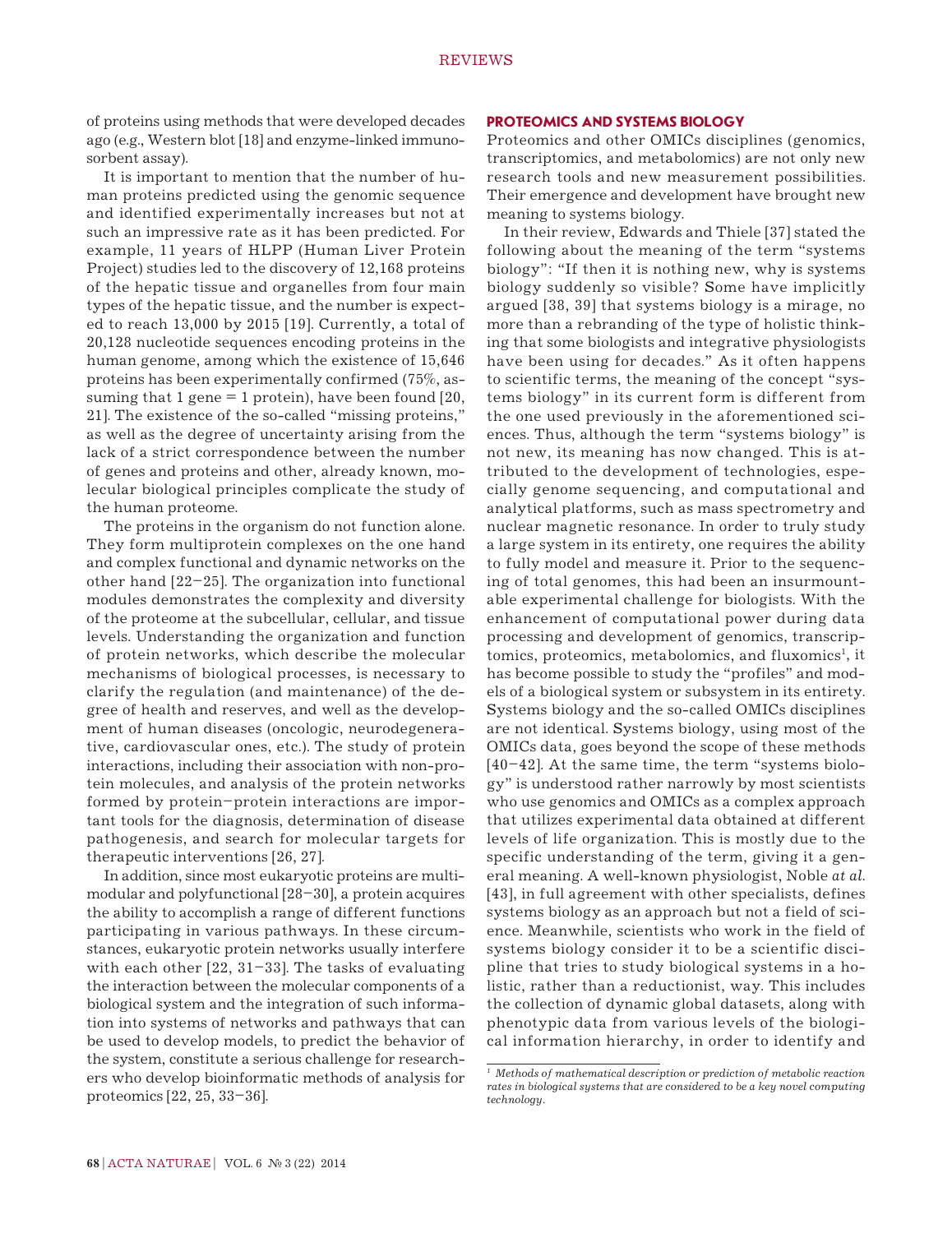explain the mechanisms of the emerging characteristics $^1$  of the system  $[9, 25, 44]$ .

# **Mathematical modeling and computer technologies in modern biology**

One has to admit that the most fundamental difference between systems biology and OMICs disciplines and other related sciences, such as integrative physiology, is the central role of mathematical modeling and computer technologies [45–47]. It is impossible today to consider all cellular processes and simultaneously study the molecular mechanisms of a process or phenomenon even when using high-performance experimental methods. Systems biology provides the tools for solving such problems, since it incorporates the methods of mathematical and computer modeling [48]. First of all, they is the method of molecular dynamics [49], interactome mapping  $^{\rm 2}$  (including experimental methods) [22], and the development of special algorithms for the construction, design, and visualization of intra- and intercellular processes and phenomena [51–53], which are used in computer modeling. It is obvious that understanding of the term "systems biology" has significantly changed, and a number of authors note that a consensus is emerging on that subject [42, 45, 54]. Given the vast amounts of data generated by the methods of genomics, transcriptomics, proteomics, and metabolomics, their manual interpretation by a researcher without the help of bioinformatics is completely ineffective or mostly impossible, and inevitably this calls for a need to apply the methods and principles of systems biology.

The genome-scale construction of the metabolic processes in a human organism with further reconstruction, published in 2007, was named Recon 1 [55]. Recon 1 provided the description of 1,496 open reading frame functions for 2,766 metabolites and 3,311 reactions located in seven intercellular compartments (cytoplasm, mitochondria, nucleus, endoplasmic reticulum, Golgi apparatus, lysosome, and peroxisome) and in the extracellular environment. This first comprehensive, genome-scale human metabolic reconstruction covers most of the known central metabolic pathways occurring in any human cell [60]. Moreover, the reconstruction made in 2007 served as a starting point for further tissue- and cell-type specific metabolic reconstructions using the data generated in OMICs studies (e. g., transcriptomic and proteomic data). Now these reconstructions are made for human macrophages [61], hepatocytes [62], myocytes, and adipocytes [63].

The major issue confronting systems biology as concerns human physiology is to fill the gaps existing in molecular networks up to their complete reconstruction.

One of the methods to pinpoint the missing reactions in the reconstructing network is to compare the results of model calculations with experimental data [64]. Numerous computational algorithms to apply in this method have been published [64–67]. Moreover, the metabolomics data of cells, tissues, and body fluids [68–70] can be used to reveal the missing links in the human metabolism. There are several different computational approaches [65, 67] that are used to find the missing candidate protein in a reaction and the corresponding genes [71, 72]. Such computational methods determine one or several reactions that take place in the organisms of other species collected in the universal protein interactions database, such as the ligand database KEGG [73], and they add them into a metabolic model, thus filling the gaps in potential missing knowledge. If experimental confirmation cannot be found in the scientific literature, one has to predict the missing genes and reactions and formulate hypotheses that require experimental testing.

# **Experimental methods in human systems biology**

How are such methods helpful to a researcher studying extreme conditions (and what is the value in collecting data on human physiology in extreme environments employing such methods for systems biology)? The concept of disturbances plays a key role in systems biology [45]. Systems biology is based on: (1) the ability to measure all variables of interest (OMICs); (2) the presence of a conceptual framework for data interpretation (there are models); (3) and the application of the disturbance method in the experiment. Such effects on the organism, which are capable of disturbing homeostasis, allow one to define the mechanisms that help maintain a constant internal environment and preserve health resources, and the adaptive potential of an organism. However, if the object of the research is a healthy human, then the list of methods (conditions), ethically appropriate and available for exposure that lead to the decline of his homeostasis, would be quite short and would include physical activity, the use of pharmaceuticals, nutrition manipulations (e. g., the use of lipid emulsions [70] or directive changes in salt consumption [74]), functional exercise testing [75], environmental stud-

<sup>&</sup>lt;sup>1</sup> These are the characteristics that appear in complex systems as a re*sult of the interaction between their components; they cannot be predicted based on the characteristics of individual components. If the organization of a complex system is hierarchical, the characteristics influence each other as "top to bottom" and "bottom to top" [13, 56–59].*

<sup>&</sup>lt;sup>2</sup> Interactome, as the whole set of protein–protein interactions in a cell or *an organism, is more complex than the proteome, and has been recently used as the measure of organism complexity [50].*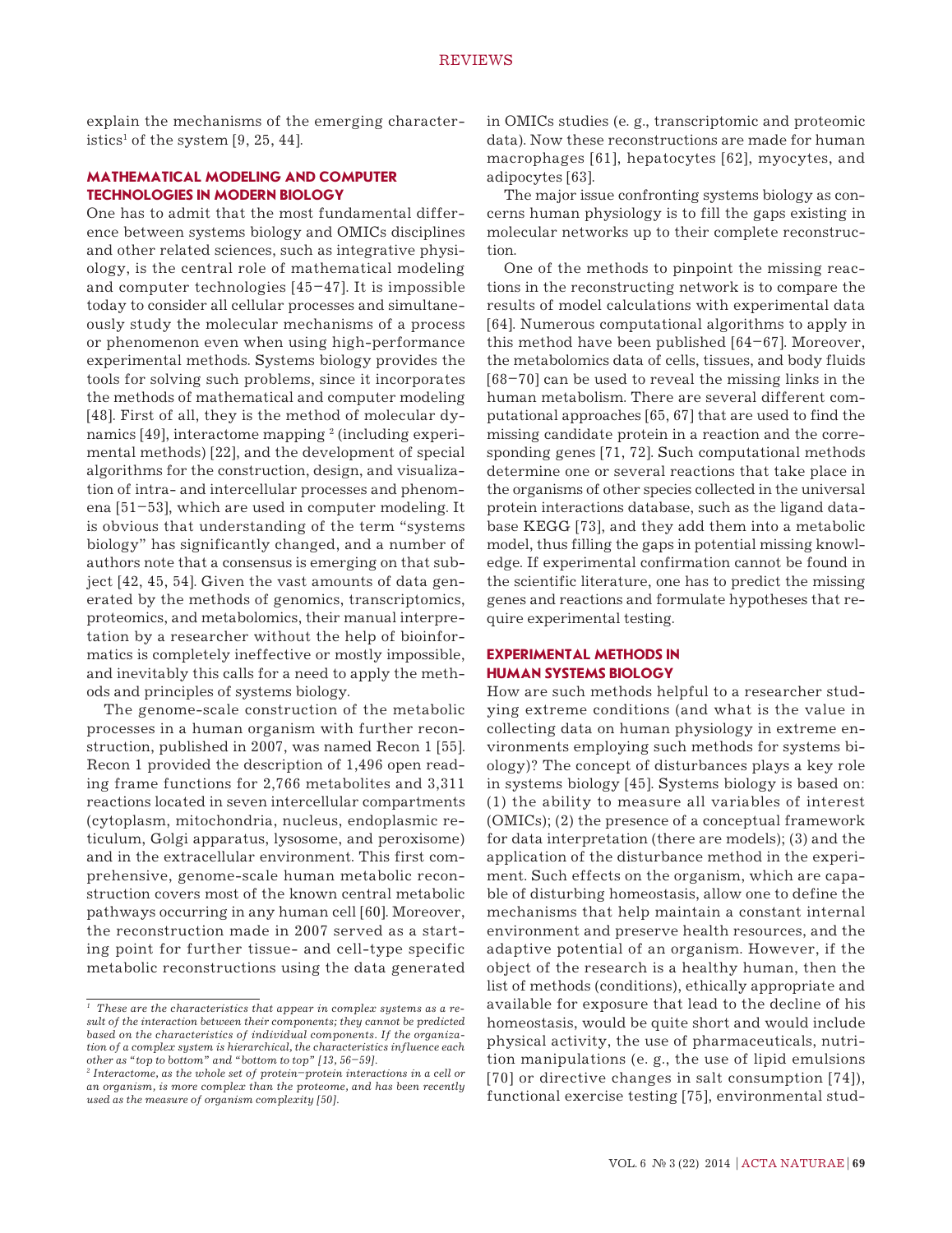ies, including exposure to extreme temperatures, high barometric pressure and hypoxia, and, finally, space flights. Thus, extreme conditions are among the few ways to cause a decline in homeostasis in a healthy human and provide "experimental" data for systems biology. Therefore, we suggest that ecological and gravitational physiology and human systems biology are natural symbionts.

#### **ENVIRONMENTAL studies and systems biology**

Only a few scientists admit the benefit of experimental data on the influence of physical exercises on a human organism for systems biology [76, 77]. At the same time, the application of systems biology methods enables one to display the whole set of proteins and metabolites inherent to the stress phase (throughout a 1.060-km non-stop cycling event) [78], and also to reveal the mechanism underlying the phenotypic response to physical activity (during the process of adaptation of fish white and red myofibrils to the training load), with the activation of metabolic networks in white myofibrils (catabolism of carbohydrates, protein synthesis, muscle contraction, and detoxification) and insufficient expression of others in red myofibrils (responsible for energy production, muscle contraction, and maintenance of homeostasis) [79]. Application of the analytical capabilities of various OMICs provided the data that helped prove the role of PGC- $1\alpha$  as a transcriptional coactivator that coordinates the activation of metabolic genes (responsible for mitochondrial biogenesis) in human skeletal muscle in response to physical activity [80]; allowed one to determine the connection between genome-mediated muscle plasticity and modulation of hypoxia-specific mitochondrial biogenesis [81]; and also to establish the metabolic pathways that are activated during physical exercise, revealing several dynamically regulated miRNA–mRNA networks [82].

Systems biology studies of environmental human physiology have been started [42, 47]. Some interesting studies in the field of high-altitude genetics and proteomics have been carried out. Several studies have convincingly shown that human populations living at high altitudes experience genetic divergence. Thus, the Tibetans whose ancestors have been living at high altitudes for more than 10,000 years have acquired and inherited new mutations of the gene encoding the oxygen-sensitive hypoxia-inducible factor (HIF) [83, 84]. Studies of the proteome of the skeleton muscle biopsy samples obtained from volunteers who had spent one week at an altitude of 4,500 m [85], carried out using 2D gel electrophoresis, revealed a much larger number of proteins (involved in iron transfer and oxidative metabolism), the number of which significantly differs from that of experienced climbers after a stay at a much higher altitude. The changes in the urinary peptidome [86] and human plasma proteome [87] in response to high-altitude exposure have also been studied. In the latter case, special attention was paid to the identification of high-altitude pulmonary edema biomarkers. These and similar studies provide building blocks for coordinated efforts in systems biology and physiology in understanding the human physiological reaction to high altitudes. The extensive data on experimental hypoxia, including experiments using the methods of systems biology, have been reported in [88–95].

The ascent of a man to the highest mountain peaks initiated a surge of studies in the field of the physiological outcomes of physical activity at high altitudes. It has been established that the catabolic effects of chronic exposure to a hypoxic environment on muscles are a result of insufficient activation of hypoxiasensitive signaling pathways and suppression of the energy-intensive processes of protein translation [96]. The study of the proteome modulation caused by hypobaric hypoxia allowed one to establish that efficient use of energy-generating pathways in conjugation with an abundance of antioxidant enzymes makes the cortex less vulnerable to hypoxia than the hippocampus [97]. The experimental study of pulmonary hypertension under hypobaric hypoxia conditions showed the characteristic structural remodeling in lungs, the mechanism of which involves isoforms of heat shock protein 70 (HSP70) and protein disulfide isomerases A3 (PDIA3) [98].

The studies of the mechanisms of oxidative stress and, more broadly, cell redox homeostasis have conclusively proved the dual role of reactive oxygen species (ROS) [99]. Uncontrolled overproduction of ROS damages cellular structures, including membrane lipids, proteins, and DNA [100]. At the same time, there is increasing evidence that ROS act as secondary messengers of intracellular signaling cascades, which can cause and maintain the oncogenic phenotype of cancer cells, but they are also involved in senescence and apoptosis [101]. Intensive studies in this field have even led to a change in the definition of the term "oxidative stress," making the process dependable on the changes in the real posttranslational thiol modification of proteins [102, 103]. The damage to ROS-induced signaling pathways has pathophysiological consequences that manifest themselves as disease progression (cardiovascular disorders, atherosclerosis, hypertension, ischemiareperfusion injury, diabetes, neurodegenerative diseases – Alzheimer's and Parkinson's, rheumatoid arthritis). A positive role of ROS is its ability to protect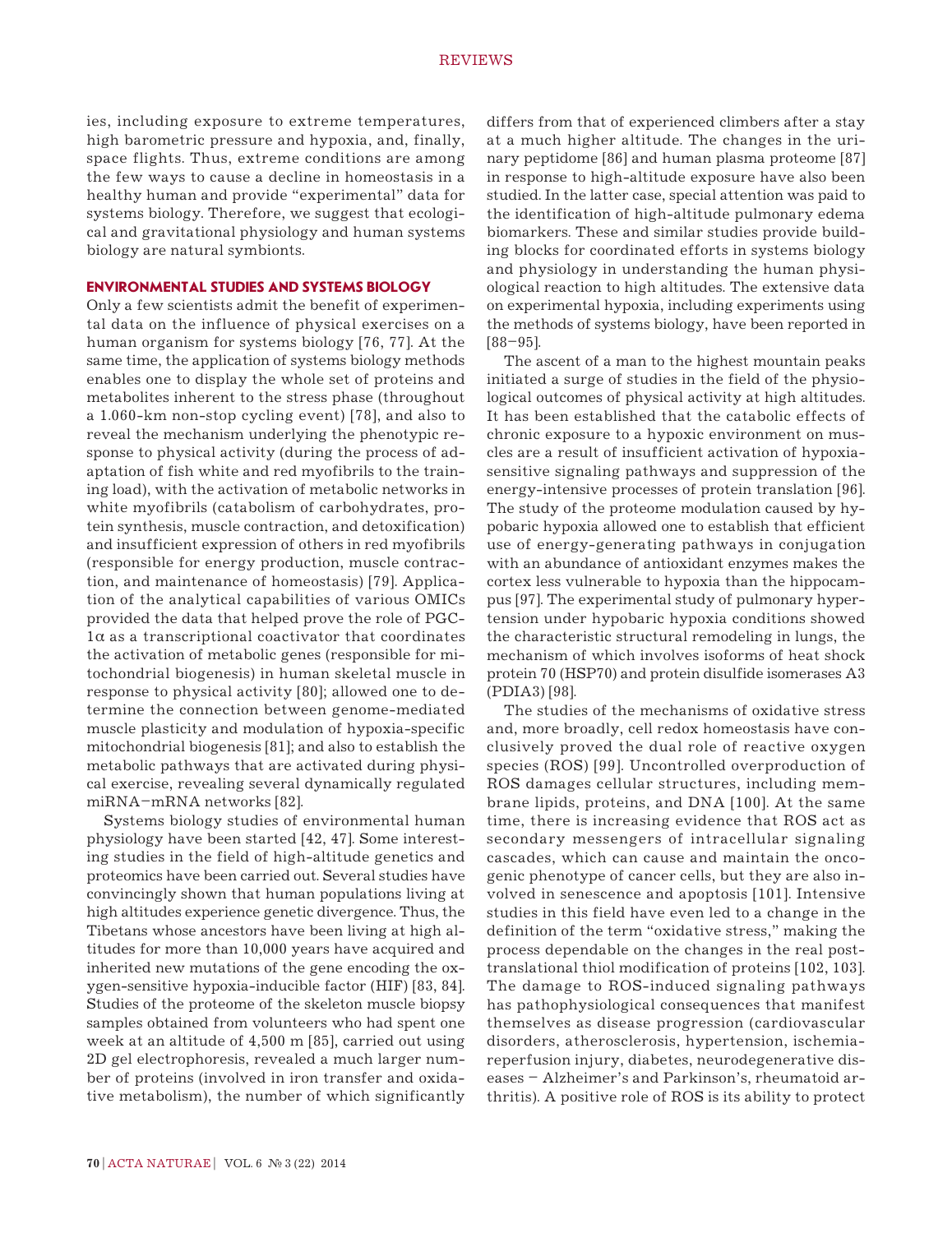against infectious agents through the non-specific activation of T- and B lymphocytes, participate in the functioning of numerous signaling pathways, and induce mitogenesis [100].

## **Human gravitational physiology and systems biology**

Finally, space flight (its influence has been studied by physiologists and physicians for more than 50 years) can be regarded as an unprecedented in the history of human evolution experience of adaptation of a healthy person to extreme environmental conditions.

Paying tribute to the pioneers of this research in the Soviet Union (L.A. Orbeli, V.V. Parin, A.V. Lebedinsky, N.M. Sisakyan, O.G. Gazenco and many others), in the USA, and also in France, Germany, and Japan, we would like to refer the reader to the fundamental monographs that analyze the long-term results in this field [104–107]. Many effects observed in astronauts after a space flight have been well described at the physiological level. In general, it appears to be a complex pattern of adaptive reactions that involve all functional systems of the body. The need for astronauts to return to Earth, to their conventional habitat, and the obligations of physicians to keep them healthy led to efforts undertaken by specialists in all, without exception, space agencies, to develop measures to impede the onset of the phase of structural adaptation to the factors the human body is exposed to in space. Nevertheless, several tissues (e.g., bone tissue) exhibit slow re-adaptation to life on Earth. Space physiology, apparently, deals with the unique pattern of adaptation of human systems, tissues, and cells, thus demonstrating its possibilities. The phenomenology of the major changes induced by the conditions of space flight includes: a negative energy balance (more energy is spent than is received) that affects various processes in a human organism [107–110], a negative water and calcium balance [111, 112] but positive sodium balance [113, 114], demineralization and modification of bone tissue structure [115], ineffective thermoregulation [116–118], changes in the biorhythms of heat production, hormone secretion activity, cardiac function [118–121], reorganization of vasomotor reaction modulation [122], endothelial dysfunction [123], muscle hypotrophy [124–126], decreased muscle tone and speed-strength properties, functional deafferentation of sensor systems that leads to impairments in movement control [127, 128], modification of lung volume, breathing biomechanics and its regulation with chemoreceptors [129, 130], and space anemia [131]. Almost every field of knowledge still has unrevealed molecular mechanisms responsible for the formation of these new stages of physiological systems.

Adaptation of the human organism to any environ-

mental factor is performed with the help of proteins. For a long time, in accordance with analytical capabilities, working hypotheses were based on assumptions on the changes in the concentrations of working proteins or the efficiency of their performance (e.g., enzymatic activity) during adaptation. During the post-genomic era, it has become clear that such a level of study of the adaptation mechanisms will be followed by others: studies at the transcriptional level (i.e. the formation of a new set of functioning proteins) and studying the new protein complexes that are formed during adaptation, along with the protein interaction networks and new reaction cascades. These studies can be conducted with the help of systems biology, using its analytical and bio-information approaches. There are some needs that have been acknowledged by the community of gravitational physiologists but that have not been satisfied so far, such as reaching the level of OMICs. Glass [132], Jackman and Kandarian [133], Ventadour and Attaix [134] and Blottner [135] have noted that the biological effects of microgravity on the genome, proteome, transcriptome, and metabolome remain almost completely unknown.

We suggest that using the methods and approaches of systems biology to study the molecular pattern of adaptive mechanisms that is the most complicated (among all possible variants) at the present stage would both yield valuable knowledge and help to fill in the gaps in the picture of human metabolic pathways; many of these gaps have not even been considered to exist. The community of systems biologists has only begun to realize this exciting perspective. The first papers devoted to changes in the proteome of body fluids (urine and blood) in astronauts after flight [136, 137] have been published, arousing great interest, according to the number of visits on PLoSOne pages of open access (700 retrieves per week). We have studied the influence of overloads in a large-radius centrifuge [137] and breathing of the oxygen-nitrogen-argon mixture under hyperbaric conditions [138]. The characteristics of the blood and urine proteomes of a healthy human under model conditions of "dry immersion" [139] and long-term isolation [140] have been studied. Since the variability of the protein composition of human biological fluids might mask the effects of external impacts, we identified the indices of individual and group variability [141, 142]. It is necessary to take into account the parameters of group variability and the rates of manifestation of individual plasticity in order to determine functional shifts in the protein composition of body fluids during changes under conditions of the living environment, as well as disease progression. The use of direct mass spectrometric profiling of blood serum has allowed researchers to determine which proteins de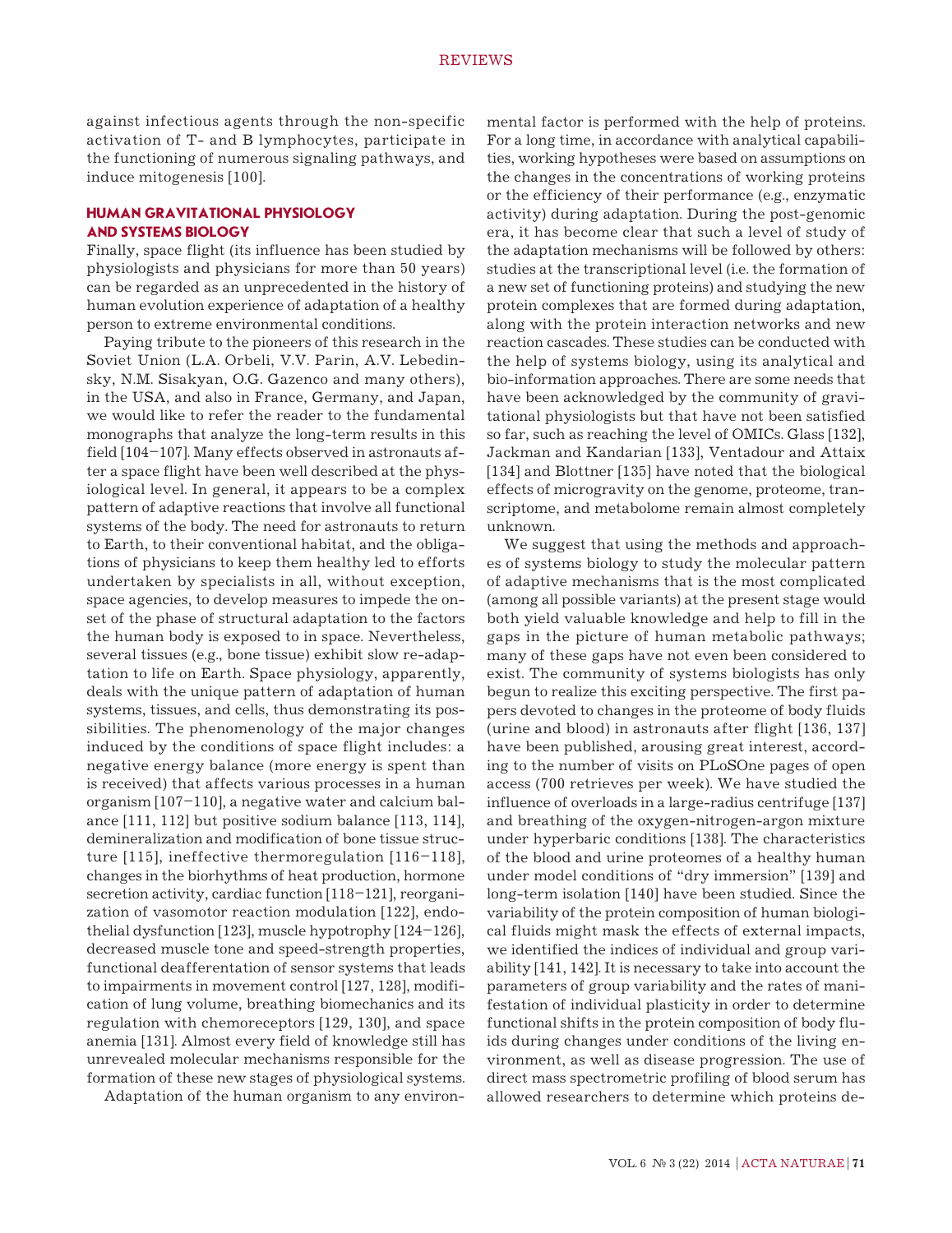termine the significant group variability  $(CV = 42.6\%)$ and the dependence of this parameter on age. The individual variability indices turn out to depend linearly on the length of the periods between repeated surveys, increasing from 16 to 42% for periods from 1 day to 1 year. The common changes in the blood proteome observed for space flights and model experiments were modifications of the peaks of acute phase proteins  $(\beta2 - \beta)$ microglobulin, cystatin C) and lipid exchange (apolipoproteins CI, CIII, AII), as well as the shifts in the activity of blood proteolytic systems that can cause changes in the pattern of protein fragments.

High group and individual variability in the urinary protein profile has been noted by many scientists. We have showed that this is maintained even under the strict conditions of model experiments (with control of the intake levels of essential nutrients, fluids, level of locomotor activity, composition of the atmosphere, and sleep-wake rhythms). We observed the modification of the urinary proteome in healthy young men for 520 days with isolation in a hermoobject and managed to identify and characterize both the most plastic part of the low-molecular urinary subproteome and its constant component. Moreover, the proteins whose level in urine depended on the salt intake were discovered.

The study of the urine proteome of astronauts allowed one to identify the stable portion of the subproteome represented by 21 proteins with different tissue specificities and subcellular localizations. Three proteins (afamin, aminopeptidase A and aquaporin 2) appear in the urine of astronauts after long-term flights aboard the International Space Station; the frequency of their detection in samples is most likely related to the impact of space flight factors. The overloads experienced by astronauts at the initial and final stages of the flight can also affect the protein composition of extracellular fluid.

In the dry immersion model, the development of polyurea through a mechanism close to saluresis leads to the development of physiological proteinurea and competitively dependent sodium reabsorption in the proximal tubule of the nephron.

It is obvious that the proteins whose levels change under extreme conditions cannot be regarded as potential biomarkers of diseases, since they participate both in the natural molecular response of an organism during adaptation to a living environment and in the nonspecific component of a disease's pathogenesis.

# **Conclusions**

The collaboration between physiologists and systems biologists in studying the adaptation of healthy humans to extreme environmental conditions is deepening and mutually beneficial. Researchers note that the application of systems biology methods in the field of physiological adaptation to extreme environments enables one to move away from the reductionist approaches and avoid paradoxes (e. g., the so-called "lactate paradox in hypoxia"1 ) when interpreting data [76, 143].

Now there is growing worldwide interest in collaboration between life science researchers and their colleagues (physicists, computer scientists, chemists, and mathematicians), which has been included in the agenda of the major organizations that fund science. Thus, partnerships between specialists working in the fields of systems biology/bioengineering and human physiology will become increasingly common. The new generation of scientists who are called to work in this field will become more transdisciplinary. We agree with the statement by Edwards [37] that "no longer can biology be considered a science for those who 'cannot do maths'." Consequently, psychologists and scientists working in life sciences should be prepared for modern challenges by expanding their knowledge in computational methods and mathematics in general to a level that will allow them to become productive systems biologists and interact with scientists from other fields. Oncoming advance of physicists and mathematicians is a more complicated process. We are not alone in this view. Paraphrasing Ideker *et al*. [45], we can say that "the contributions of crossdisciplinary scientists will be proportional to their understanding of biology."

Thus, new approaches inherent to modern systems biology can be used for a deeper understanding of the physiological adaptation of a healthy human to ex-

*<sup>1</sup> This term refers to the phenomenon associated with the suppression of glycolysis during acclimatization to chronic hypoxia. It was shown that the acute phase of high-altitude adaptation is accompanied by a higher blood level of lactate at any period of submaximal load than under normoxia load, although the peak level of lactate remains unchanged. However, in individuals who have acclimatized to the altitude for more than 3 weeks, a load of the same absolute value and a maximum load cause a smaller increase in the blood lactate level compared to the same physical load in individuals in the un-acclimatized state. This phenomenon, initially regarded as a paradox (i.e., that does not correspond to a logical inference), suggested that ATP production in chronic hypoxia, apparently, does not depend on an increase in anaerobic glycolysis, but the production of mitochondrial ATP becomes better tuned to the hypoxic condition of the organism. Recent studies, however, have shown that the "lactate paradox" can only be a transitional feature of hypoxic adaptation to altitude, disappearing after more than 6 weeks, during the descent to the plains after a climb to altitudes above 5,000 m. Moreover, the decrease in the muscle ability to produce lactate during the period following acclimatization has not been shown in the studies. The question remains open as to whether the "lactate paradox" is caused by the decrease in lactate production in muscles due to the changes in the substrate preference or changes in lactate processing through the mitochondrial enzyme complexes MCT1 and MCT4 (monocarboxylate transporters 1 and 4) in muscle, or for better coupling of pyruvate synthesis with oxidation taking place in mitochondria. The question remains to be solved, along with defining a clear profile of the conditions under which it occurs. Several authors have suggested that a phenomenon analogous to the so-called "lactate paradox" can also occur in tissues other than muscles, in response to acute metabolic stress in chronic hypoxia.*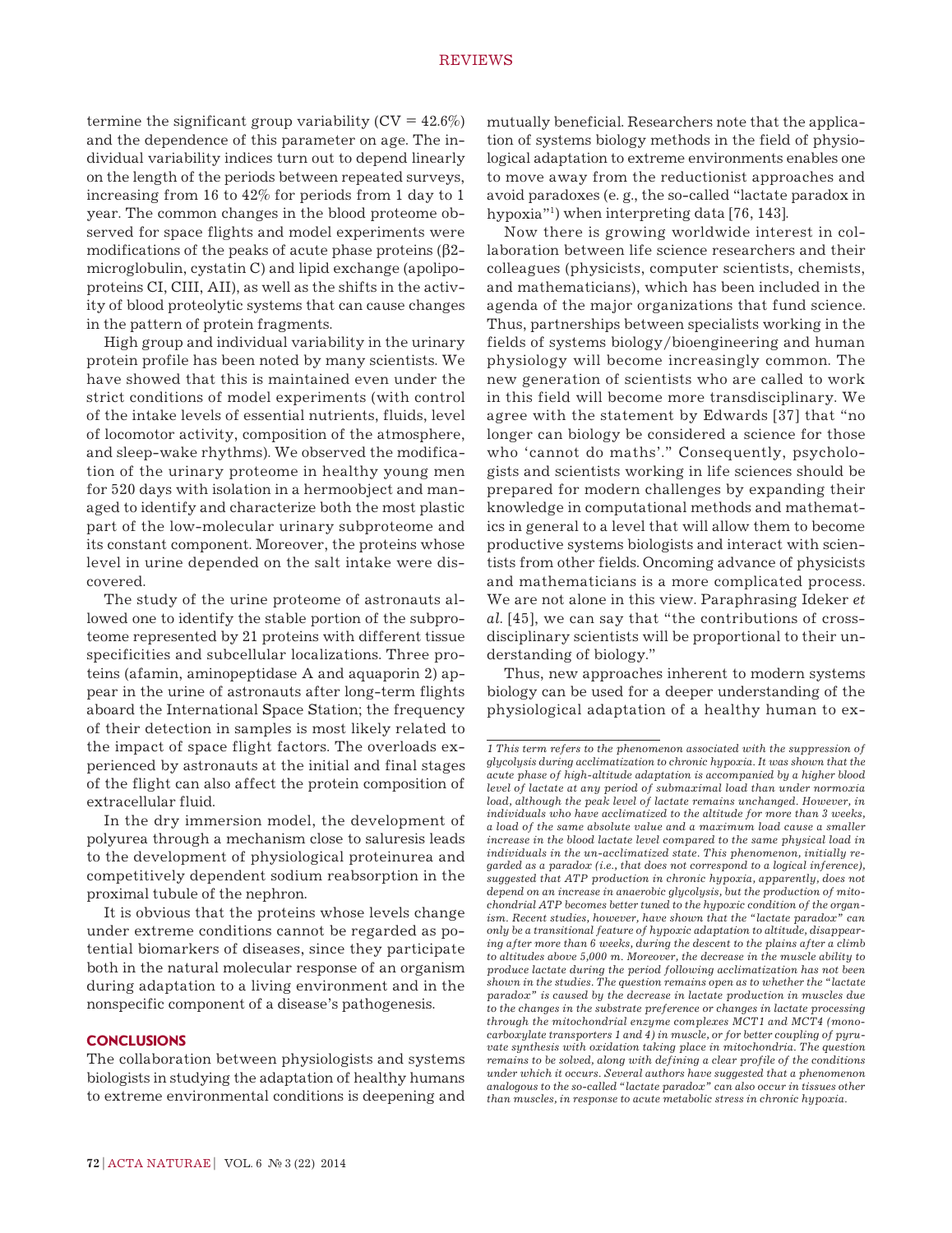treme environments. One can certainly agree with the opinion that environmental physiology and systems biology are natural partners [144]. Studies of human adaptation to various environmental factors, as well as the study of the response of the human body to a space flight, provide a unique platform for understanding human physiology from the systems' perspective, allowing scientists to approach homeostasis in an ethical and evolutionarily sound way. Finally, there is hope that the relationship between integrative physiology

#### **REFERENCES**

- 1. James P. // Quarterly Rev.Biophys. 1997. V. 30 № 4. Р. 279– 331. doi:10.1017/S0033583597003399. PMID 9634650.
- 2. Murray R.F., Harper H.W., Granner D.K., Mayes P.A., Rodwell V.W. Harper's Illustrated Biochemistry. New York: Lange Medical Books/McGraw-Hill, 2006.
- 3. Hey J., Posch A., Cohen A. // Meth. Mol. Biol. 2008. № 424. P. 225–239. doi:10.1007/978-1-60327-064-9\_19. PMID 18369866.
- 4. O'Farrell P.H*.* // J. Biol. Chem. 1975. V. 250. № 10. P. 4007– 4021.
- 5. Karas M., Bachmann D., Bahr D., Hillenkamp F. // Int. J. Mass Spectrom. Ion Proc. 1987. № 78. Р. 53–68.
- 6. Fenn J.B., Mann M., Meng C.K., Wong S.F., Whitehouse C.M. // Science. 1989. V. 246. P. 64–71.
- 7. Bensimon A., Heck A.J.R., Aebersold R. // Annu. Rev. Biochem. 2012. V. 81. № 1. P. 379–405.
- 8. Alberts B. // Science. 2012. V. 337. № 6102. P. 1583.
- 9. Bard J. // Cell. 2013. V. 2. P. 414–431.
- 10. Lander E.S. // Nature. 2011. V. 470. № 7333. P. 187–197.
- 11. Sverdlov E.D*.* // Patol. Fiziol. Eksp. Ter. 2010. № 3. P. 3–23.
- 12. Sverdlov E.D. // Biochemistry (Mosc.). 2009. V. 74. P. 939–944.
- 13. Noble D*.* // Intersace Focus. 2012. V. 2. № 1. Р. 55064.
- 14. Nagaraj N., Wisniewski J.R., Geiger T., Cox J., Kircher M., Kelso J., Pääbo S., Mann M*.* // Mol. Syst. Biol. 2011. № 7. P. 548.
- 15. Beck M., Schmidt A., Malmstroem J., Claassen M., Ori A., Szymborska A., Herzog F., Rinner O., Ellenberg J., Aebersold R. // Mol. Syst. Biol. 2011. № 7. P. 549.
- 16. Munoz J., Low T.Y., Kok Y.J., Chin A., Frese C.K., Ding V., Choo A., Heck A.J.// Mol. Syst. Biol. 2011. № 7. P. 550.
- 17. Vidal M., Chan D.W., Gerstein M., Mann M., Omenn G.S., Tagle D., Sechi S. // Clin. Proteomics. 2012. V. 9. № 1. P. 6.
- 18. Burnette W.N. // Anal. Biochem. 1981. V. 112. № 2. P. 195–203.
- 19. Zhang Y., Yang C., Wang S., Chen T., Li M., Wang X., Li D., Wang K., Ma J., Wu S., et al. // Liver Int. 2013. V. 33. № 8. Р. 1239–1248. doi: 10.1111/liv.12173.
- 20. Legrain P. // Annual International Congress HUPO-2013, Yokohama, Japan. 12–18 September 2013. Book of Program & Keynote Lectures, 2013.
- 21. Radivojac P., Clark W.T., Oron T.R., Schnoes A.M., Wittkop T., Sokolov A., Graim K., Funk C., Verspoor K., Ben-Hur A., et al. // Nat. Methods. 2013. V. 10. № 3. Р. 221–227.
- 22. Terentiev A.A., Moldogazieva N.T., Shaitan K.V. // Uspechi Biologicheskoi Chimii. 2009. V. 49. P.427–480.
- 23. Bose B. // Prog. Biophys. Mol. Biol. 2013. V. 113. № 3. Р. 358–368.

and systems biology will develop, and that the fields will be thus better understood, leading us, in turn, to a more mature and deeper understanding of a healthy person's biology.

*The work was partially supported by the Russian President's grant "Leading Scientific Schools" (NSh-1207.2012.4) and the Russian Foundation for Basic Research (grant № 13-04-01894).*

- 24. Kitano H. //Science. 2002. V. 295. № 5560. P. 1662–1664.
- 25. Naylor S., Chen J.Y. // Per. Med. 2010. V. 7. № 3. Р. 275–289. 26. Brenner S. // Philos Trans. R. Soc. Lond. B Biol. Sci. 2010.
- V. 365. № 1537. Р. 201–212.
- 27. Brenner S., Sijnowski T.J. // Science. 2011. V. 334. № 6056. Р. 567.
- 28. Carbo A., Hontecillas R., Kronsteiner B., Viladomiu M., Pedragosa M., Lu P., Philipson C.W., Hoops S., Marathe M., Eubank S., et al. // PLOs Comput. Biol. 2013. V.9. № 4. e1003027.
- 29. Chaufan C., Joseph J*.* // Int. J. Health Serv. 2013. V. 43. № 2. Р. 281–303.
- 30. Cesareni G., Gimona M., Sudol M., Yaffe M. Modular protein domains. Weinheim, Germany: Wiley-VCH, 2004.
- 31. Tong A.H., Drees B., Nardelli G., Bader G.D., Branetti B., Castagnoli L., Evangelista M., Ferracuti S., Nelson B., Paoluzi S., et al. // Science. 2002. V. 295. № 5553. Р. 21–24.
- 32. Sommer B., Kormeier B., Demenkov P.S., Arrigo P., Hippe K., Ates Ö., Kochetov A.V., Ivanisenko V.A., Kolchanov N.A., Hofestädt R. // J. Bioinform. Comput. Biol. 2013. V. 11. № 1. Р. 1340005.
- 33. Demenkov P.S., Ivanisenko T.V., Kolchanov N.A., Ivanisenko V.A. // In Silico Biol. 2011–2012. V. 11. № 3–4. Р. 149–161.
- 34. Hood L., Heath J.R., Phelps M.E., Lin B. // Science. 2004. V. 306. № 5696. Р. 640–643.
- 35. Park S., Yang J.S., Jang S.K., Kim S. // J. Proteome Res. 2009. V. 8. № 7. Р. 3367–3376.
- 36. Ivanisenko V.A., Demenkov P.S., Pintus S.S., Ivanisenko T.V., Podkolodny N.L., Ivanisenko L.N., Rozanov A.S., Bryanskaya A.V., Kostrjukova E.S., Levizkiy S.A., et al. // Dokl. Biochem. Biophys. 2012. V. 443. Р. 76–80.
- 37. Edwards L.M., Thiele I. // Extreme Physiol. Med. 2013. № 2. P. 1–8.
- 38. Hargreaves M. // J. Appl. Physiol. 2008. № 104. P. 1541–1542.
- 39. Greenhaff P.L., Hargreaves M. // J. Physiol. 2011. № 589. P. 1031–1036.
- 40. Carlson R.P., Oshota O.J., Taffs R.L. // Subcell. Biochem. 2012. № 64. P. 139–157.
- 41. Thiele I., Palsson B.O. // Nat. Protoc. 2010. № 5. P. 93–121.
- 42. Palsson B. Systems Biology. Cambridge: Cambridge Univ. Press, 2008.
- 43. Kohl P., Crampin E.J., Quinn T.F., Noble D*.* // Clin. Pharmacol. Ther. 2010. V. 88. № 1. Р. 25–33.
- 44. Hood L., Rowen L., Galas D.J., Aitchison J.D. // Brief Funct. Genomic Proteomic. 2008. V. 7. № 4. Р. 239–248.
- 45. Ideker T., Galitski T., Hood L. // Annu. Rev. Genomics Hum. Genet. 2001. № 2. P. 343–372.
- 46. Westerhoff H.V. // Meth. Enzymol. 2011. № 500. P. 3–11.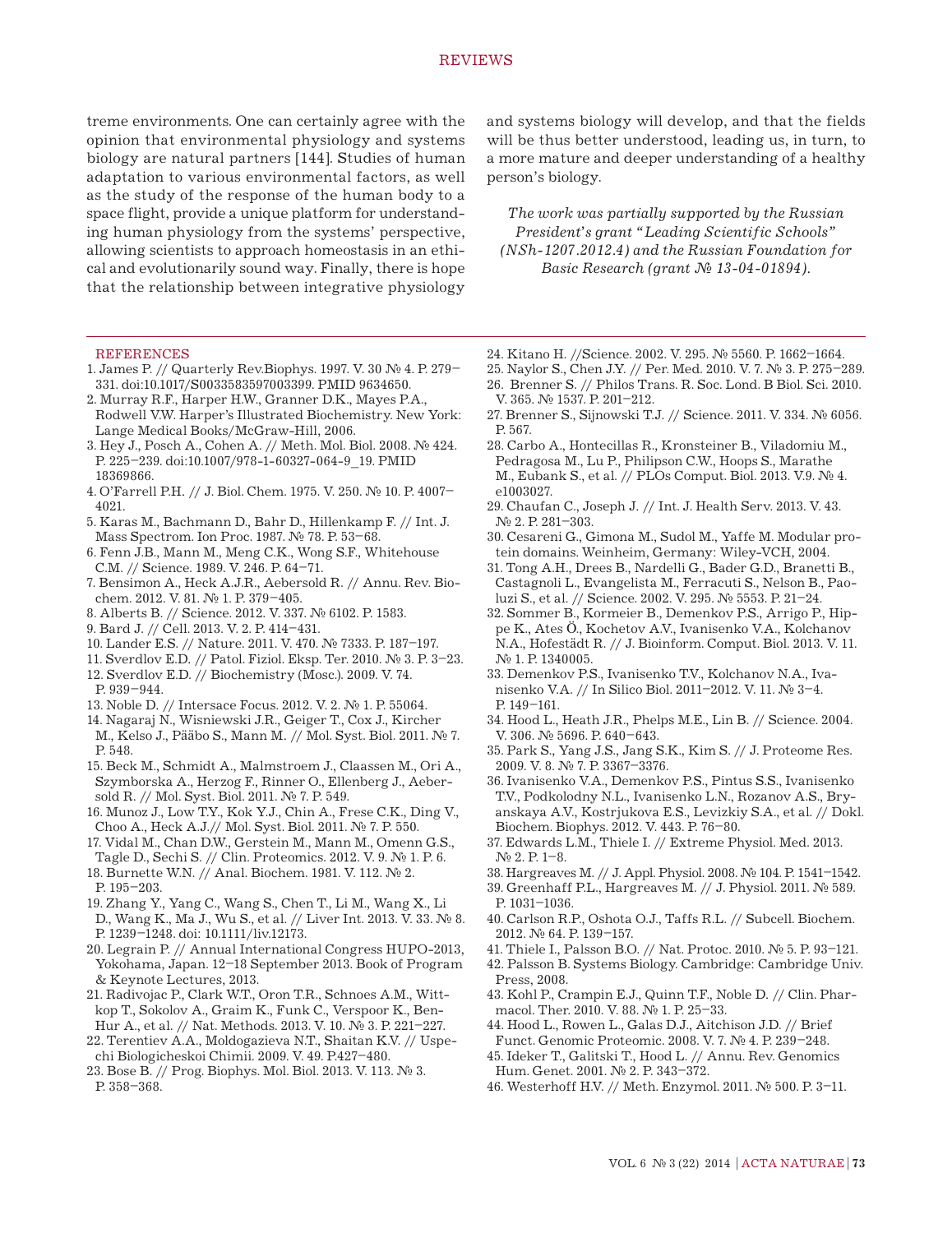47. Shublaq N., Sansom C., Coveney P.V. // Chem. Biol. Drug Des. 2013. V. 81. № 1. P. 5–12. doi:10.1111/j.1747– 0285.2012.01444.x.

- 48. You L. // Cell Biochem. Biophys. 2004. V. 40. Р. 167–184.
- 49. Shaitan K.V., Turley E.V., Golik D.N., Tereshkina K.V., Levtsova O.V., Fedik I.V., Shaitan A.K., Li A., Kirpichnikov
- M.P. // Rossiiskii khimicheskii zhurnal. 2006. V.50. P.53–65. 50. Stumpf M.P., Thorne T., de Silva E., Stewart R., An H.J.,
- Lappe M., Wiuf C. // PNAS. 2008. V.105. P. 6959–6964. 51. Visvanathan M., Breit M., Pfeifer B., Baumgartner C., Modre-Osprian R., Tilg B. // Meth. Inf. Med. 2007. V. 46. Р. 381–391.
- 52. Suresh Babu C.V., Joo Song E., Yoo Y.S. // Biochimie. 2006. V. 88. №3–4. Р. 277–283.
- 53. Conzelmann H., Saez-Rodriguez J., Sauter T., Bullinger E., Allgöwer F., Gilles E.D. // Syst. Biol. (Stevenage). 2004. V. 1. № 1. Р. 159–169.
- 54. Wanjek C. // The NIH Catalyst. 2011. № 19. P. 1.
- 55. Duarte N.C., Becker S.A., Jamshidi N., Thiele I., Mo M.L., Vo T.D., Srivas R., Palsson B.Ø. // Proc. Natl. Acad. Sci. USA. 2007. № 104. P. 1777–1782.
- 56. Korn R. // Biology and Philosophy. 2005. V. 20. № 1. Р. 137–151.
- 57. Noble D. // Prog. Biophys. Mol. Biol. 2013. V. 111. № 2–3. Р. 59–65.
- 58. Noble D*.* // Philos Trans. A Math. Phys. Eng. Sci. 2008. V. 366. № 1878. Р. 3001–3015.
- 59. van Regenmortel M.H. // EMBO Rep. 2004. V. 5. № 11. Р. 1016–1020.
- 60. Bordbar A., Palsson B.O*.* // J. Intern. Med. 2012. № 271. P. 131–141.
- 61. Bordbar A., Lewis N.E., Schellenberger J., Palsson B.Ø., Jamshidi N. // Mol. Syst. Biol. 2010. № 6. P. 422.
- 62. Gille C., Bolling C., Hoppe A., Bulik S., Hoffmann S., Hübner K., Karlstädt A., Ganeshan R., König M., Rother K., et al. // Mol. Syst. Biol. 2010. № 6. P. 411.
- 63. Bordbar A., Feist A.M., Usaite-Black R., Woodcock J., Palsson B.O., Famili I. // BMC Syst. Biol. 2011. № 5. P. 180.
- 64. Qu Z., Garfinkel A., Weiss J., Nivala M. // Prog. Biophys. Mol. Biol. 2011. № 107. P. 21–31.
- 65. Reed J.L., Patel T.R., Chen K.H., Joyce A.R., Applebee M.K., Herring C.D., Bui O.T., Knight E.M., Fong S.S., Palsson B.O. // Proc. Natl. Acad. Sci. USA. 2006. № 103. P. 17480–17484.
- 66. Satish Kumar V., Dasika M.S., Maranas S.D. // BMC Bioinform. 2007. № 8. P. 212.
- 67. Kumar V.S., Maranas C.D. // PLoS Comput. Biol. 2009. № 5. e1000308.
- 68. Illig T., Gieger C., Zhai G., Römisch-Margl W., Wang-Sattler R., Prehn C., Altmaier E., Kastenmüller G., Kato B.S., Mewes H.W., et al. // Nat. Genet. 2010. № 42. P. 137–141.
- 69. Suhre K., Wallaschofski H., Raffler J., Friedrich N., Haring R., Michael K., Wasner C., Krebs A., Kronenberg F., Chang D., et al. // Nat. Genet. 2011. № 43. P. 565–569.
- 70. Edwards L.M., Lawler N.G., Nikolic S.B., Peters J.M., Horne J., Wilson R., Davies N.W., Sharman J.E. // J. Lipid Res. 2012. V. 53. № 9. P. 1979–1986.
- 71. Orth J.D., Palsson B.O. // Biotechnol. Bioeng. 2010. № 107. P. 403–412.
- 72. Rolfsson O., Palsson B.O., Thiele I. // BMC Syst. Biol. 2011. № 5. P. 155.
- 73. Kanehisa M., Goto S., Hattori M., Aoki-Kinoshita K.F., Itoh M., Kawashima S., Katayama T., Araki M., Hirakawa M*.* // Nucl. Acids Res. 2006. № 34. P. 354–357.
- 74. Jens T,, Maillet A., Lang R., Gunga H.C., Johannes B.,

Gauquelin-Koch G., Kihm E., Larina I., Gharib C., Kirsch K.A. //Am. J. Kidney Dis. 2002. V. 40. № 3. P. 508–516.

- 75. Grigoriev A.I., Arzamazov G.C., Dorohova B.R., Kozjyrevskaia G.I, Morukov B.V., Natochin J.V., Noskov V.B., Chmelkov V.P. Guidelines on the use of water and saline water load samples in the assessment of the functional state of human kidneys. Ministry of Health of the Russian Federation, Moscow. USSR. 1979. 31 p.
- 76. VazquezA., OltvaiZ.N. // PLoSOne. 2011. № 6. e19538.
- 77. van Beek J.H., Supandi F., Gavai A.K., de Graaf A.A., Binsl T.W., Hettling H. // Philos. Trans. A Math. Phys. Eng. Sci. 2011. № 369. P. 4295–4315.
- 78. Zauber H., Mosler S., von Heßberg A., Schulze W.X. // Proteomics. 2012.V. 12. № 13. Р. 2221–2235. doi: 10.1002/ pmic.201100228.
- 79. Martin-Perez M., Fernandez-Borras J., Ibarz A., Millan-Cubillo A., Felip O., de Oliveira E., Blasco J. // J. Proteome Res. 2012. V. 6. № 11(7). Р. 3533-–547. doi: 10.1021/pr3002832.
- 80. Pilegaard H., Saltin B., Neufer P.D. // J. Physiol. 2003. V. 546 (Pt 3). Р. 851–858.
- 81. Flueck M. // Exp. Physiol. 2010. V. 95. № 3. Р. 451–462. doi: 10.1113/expphysiol.2009.047605.
- 82. Tonevitsky A.G., Maltseva D.V., Abbasi A., Samatov T.R., Sakharov D,A,, Shkurnikov M.U., Lebedev A.E., Galatenko V.V., Grigoriev A.I., Northoff H. // BMC Physiol. 2013. V. 13. Р. 9. doi: 10.1186/1472-6793-13-9.
- 83. Beall C.M., Cavalleri G., Deng L., Elston R.C., Gao Y., Knight J., Li C., Li J.C., Liang Y., McCormack M., et al. // Proc. Natl. Acad. Sci. USA. 2010. № 107. P. 11459–11464.
- 84. Yi X., Liang Y., Huerta-Sanchez E., Jin X., Cuo Z.X., Pool J.E., Xu X., Jiang H., Vinckenbosch N., Korneliussen T.S.,et al. // Science. 2010. № 329. P. 75–78.
- 85. Vigano A., Ripamonti M.. De Palma S., Capitanio D., Vasso M., Wait R., Lundby C., Cerretelli P., Gelfi C. // Proteomics. 2008. № 8. P. 4668–4679.
- 86. Mainini V., Gianazza E., Chinello C., Bilo G., Revera M., Giuliano A., Caldara G., Lombardi C., Piperno A., Magni F.// Mol. Biosyst. 2012. № 8. P. 959–966.
- 87. Ahmad Y., Shukla D., Garg I., Sharma N.K,, Saxena S., Malhotra V.K., Bhargava K. // Funct. Integr. Genomics. 2011. № 11. P. 407–417.
- 88. Lai X., Nikolov S., Wolkenhauer O., Vera J. // Comput. Biol. Chem. 2009. № 3. P. 312–324.

89. Turan N., Kalko S., Stincone A., Clarke K., Sabah A., Howlett K., Curnow S.J., Rodriguez D.A., Cascante M., O'Neill L., et al. // PLoS Comput. Biol. 2011. № 7. e1002129.

- 90. Stefanini M.O., Qutub A.A., Mac Gabhann F., Popel A.S. // Math. Med. Biol. 2012. № 29. P. 85–94.
- 91. Baumann K., Carnicer M., Dragosits M., Graf A.B., Stadlmann J., Jouhten P., Maaheimo H., Gasser B., Albiol J., Mattanovich D., et al. // BMC Syst. Biol. 2010. № 4. P. 141.
- 92. Schmierer B., Novak B., Schofield C.J. // BMC Syst. Biol. 2010. № 4. P. 139.
- 93. Mac Gabhann F., Qutub A.A., Annex B.H., Popel A.S. // Wiley Interdiscip Rev. Syst. Biol. Med. 2010. № 2. P. 694–707.
- 94. Kojima T., Ueda Y., Adati N., Kitamoto A., Sato A., Huang M.C., Noor J., Sameshima H., Ikenoue T. // J. Mol. Neurosci. 2010. № 42. P. 154–161.

95. Selivanov V.A., Votyakova T.V., Zeak J.A., Trucco M., Roca J., Cascante M.// PLoS Comput. Biol. 2009. № 5. e1000619.

- 96. Flueck M. // High Alt. Med. Biol. 2009. V. 10. № 2. P. 183– 193. doi: 10.1089/ham.2008.1104.
- 97. Sharma N.K., Sethy N.K., Bhargava K. // J. Proteomics. 2013. V. 21. № 79. P. 277–298. doi: 10.1016/j.jprot.2012.12.020.